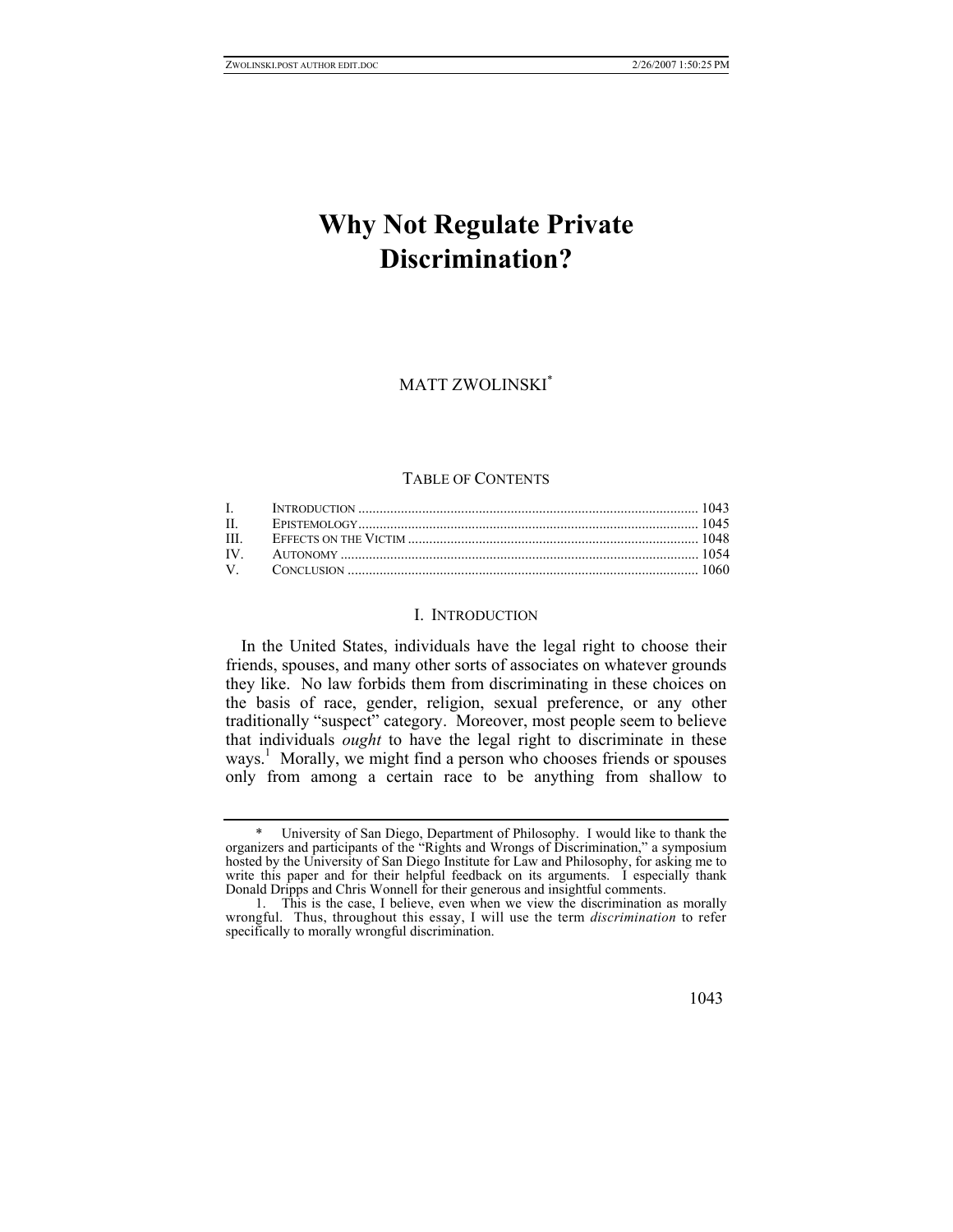repugnant. But this moral condemnation of her conduct does not affect our judgment that she ought to have a legal right to engage in it. Thus, even while we make a moral judgment condemning her conduct, we make another moral judgment that legal institutions ought not punish it.

Things are different in the world of commerce. Many employers are forbidden from discriminating in their hiring practices on the basis of race, sex, color, religion, and national origin.<sup>2</sup> For current employees, promotion and pay decisions are also subject to federal antidiscrimination regulations. And many of the ways in which businesses are forbidden from discriminating against employees or potential employees also extend to their treatment of other groups. For instance, the Federal Civil Rights Acts<sup>[3](#page-1-1)</sup> prohibit racial discrimination in independent contractor relationships and bar businesses that are deemed public accommodations from discriminating against customers on various grounds. Not only are federal and state laws prohibiting discrimination within businesses ubiquitous, but they are also generally the subject of moral approval. Most people make the moral judgment that laws *ought* to exist barring businesses from discriminating in these sorts of ways.

In this Article I examine the disparity between attitudes toward regulating private discrimination and those concerning the regulation of what I will call "commercial" discrimination. My hope is to find a theory that can simultaneously *explain* these divergent attitudes by providing an account that fits the various aspects of our legal practices and our attitudes toward them, and *justify* those practices by providing an account that makes the divergence attractive from a moral point of view.<sup>4</sup> I focus on an explanation of the disparity that is grounded in three different sorts of considerations: differences in our epistemological access to private and commercial discrimination, different effects these forms of discrimination have on their victims, and differences in the relative importance of the value of autonomy at stake. I conclude that while considerations of autonomy provide the best explanation for the disparity in attitudes toward the legal treatment of discrimination, they still fall well short of an explanation that completely fits and justifies our current practice. The account I defend is thus *revisionist* in that it will

<sup>2.</sup> For an overview of employment discrimination law in the United States, see THOMAS R. HAGGARD, UNDERSTANDING EMPLOYMENT DISCRIMINATION 3-11 (2001).

<span id="page-1-2"></span><span id="page-1-1"></span><span id="page-1-0"></span><sup>3. 42</sup> U.S.C. § 1981 (2000).

<sup>4.</sup> Throughout this paper, I will generally use the terms *explain* and *explanation* in a broad sense, referring to an account or the provision of an account that both fits and justifies a practice in the senses described above, reserving use of the terms *justify* and *justification* for those instances where I want to place special emphasis on the moral evaluation of a practice or attitude. The task of this project, then, is to look for an explanation that plays the role of an *interpretation*, in Dworkin's sense. *See* RONALD DWORKIN, LAW'S EMPIRE 45-86 (1986).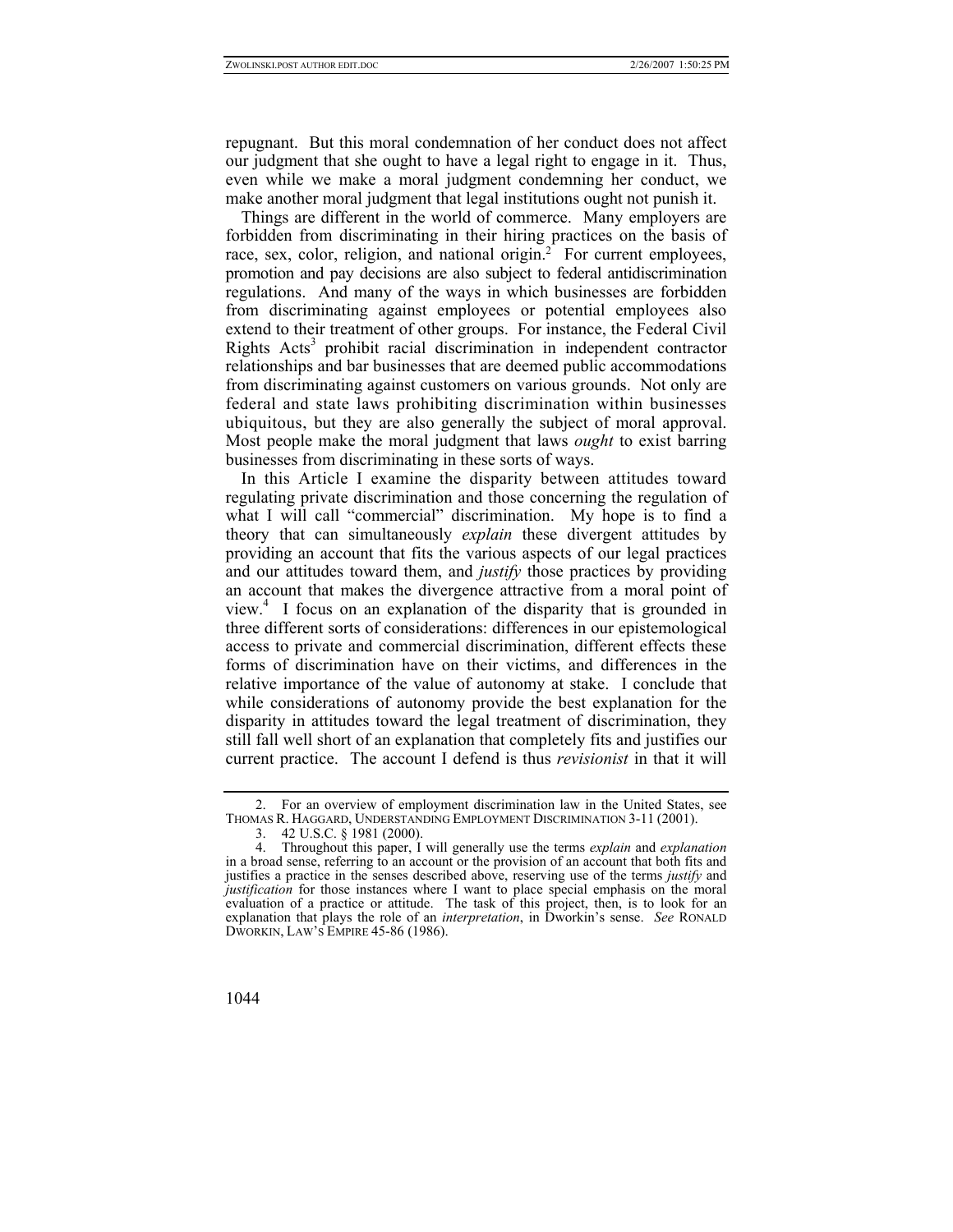suggest that for our practice toward discrimination to be a coherent whole, it must be modified in significant ways. Specifically, I suggest that the disparity between our current legal treatment of private versus commercial discrimination is based on what I believe to be a mistaken belief about the greater importance of autonomy in the private realm than in the commercial sphere. Because this belief is mistaken, a practice designed to consistently respect the value of autonomy ought to differentiate less between private and commercial discrimination, either by regulating the former more heavily, or by regulating the latter less heavily.

## II. EPISTEMOLOGY

One possible reason for regulating commercial and private discrimination differently is that the former might be easier and less costly to detect than the latter. This approach leaves open the possibility that both forms of discrimination are equally wrong from a moral point of view. The decision not to prosecute individuals for private discrimination is made not on the grounds that such discrimination is not wrongful, but rather on the grounds that the epistemic hurdles to discovering such discrimination make it a poor target for legal regulation.

There are several things to be said in favor of this argument. First, *any* kind of discrimination, whether private or commercial, has the potential to manifest in a great variety of forms, and this can make its detection difficult. One individual might choose friends of only a certain race, while another might have friends of all races but treat those friends in subtly different ways depending on the race to which they belong. Some individuals will discriminate consciously, perhaps even proudly, while others might be surprised to learn that they are discriminating at all. The fact that discrimination can take so many shapes makes it difficult to know what to look for, and this means that the epistemic hurdle is already set fairly high for *all* types of discrimination.

But private discrimination does set additional epistemic barriers to regulation, for it often manifests in the most intimate choices of an individual, choices about which the individual alone may have information, and which she is not typically called upon to justify to others in any sort of written or documented form. The reasons for an individual's choice of romantic partners, for instance, are often and at best known only to that individual. She is not called upon to provide any publicly accessible record of her choice; indeed, she might not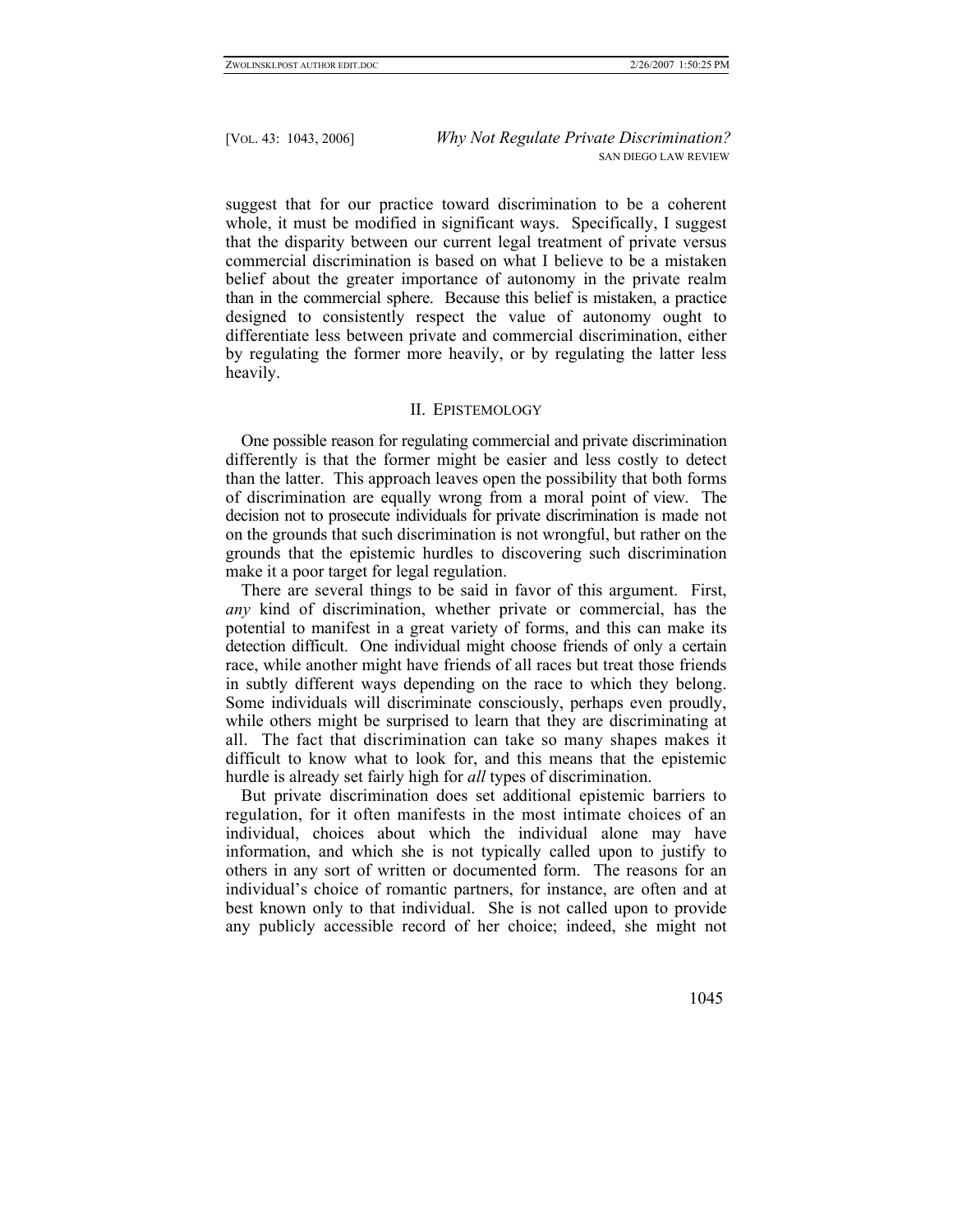discuss the reasons behind her choice with anyone at all, her romantic partner included.

This private context stands in stark contrast to the way certain economic decisions are made in large corporations, especially hiring and promotion decisions. In these decisions, two factors tend to make the detection of discrimination easier. First, more people tend to be involved in commercial decisionmaking. The bureaucratic structure of corporations generally entails that more than one person will be involved with, or at least have knowledge of, decisions that significantly affect the interest of the corporation. The more people that have knowledge of discriminatory decisions, the more sources of information investigators will have. Second, corporate decisions often leave a "paper trail" at which investigators can look to determine whether discrimination occurred. Hiring decisions, for instance, involve at a minimum the resumes and other documents submitted with each candidate's application. They might also involve emails between key decisionmakers, records of meetings held to discuss the candidates, and similar sorts of documents. Of course, discriminatory corporate decisionmakers are unlikely to document the fact that they rejected a candidate's application on wrongfully discriminatory grounds. Nevertheless, even if the documents do not provide any explicit statements of discriminatory intent, they can support a prosecution by providing evidence of the candidates' objective qualifications for the job, records of features considered (and not considered) by the decisionmaker, and so forth. This sort of hard evidence makes prosecution of discrimination in the corporate context much easier than it would be in a case involving private discrimination.

The difference in the law's stance toward discrimination in large versus small places of employment provides a final point in support of the claim that epistemic considerations are what distinguish the legal treatment of private discrimination from the treatment of commercial discrimination. While federal law prohibits discrimination by large employers, it does not prohibit such discrimination by small employers. The kinds of epistemic considerations I have been discussing provide a plausible justification for this disparity. Hiring decisions made by small employers are more likely to involve a single person than those made by larger employers. Furthermore, the bureaucratic requirements of documenting and justifying decisions are likely to be less of a factor for small employers. If a single person is in charge of hiring decisions and is not required to maintain any documentation of the reasons behind her decisions, investigators are likely to have a difficult time establishing that wrongful discrimination has taken place in all but the most blatant

<span id="page-3-0"></span><sup>5. 42</sup> U.S.C. §§ 2000e(b), 2000e-2(a) (2000).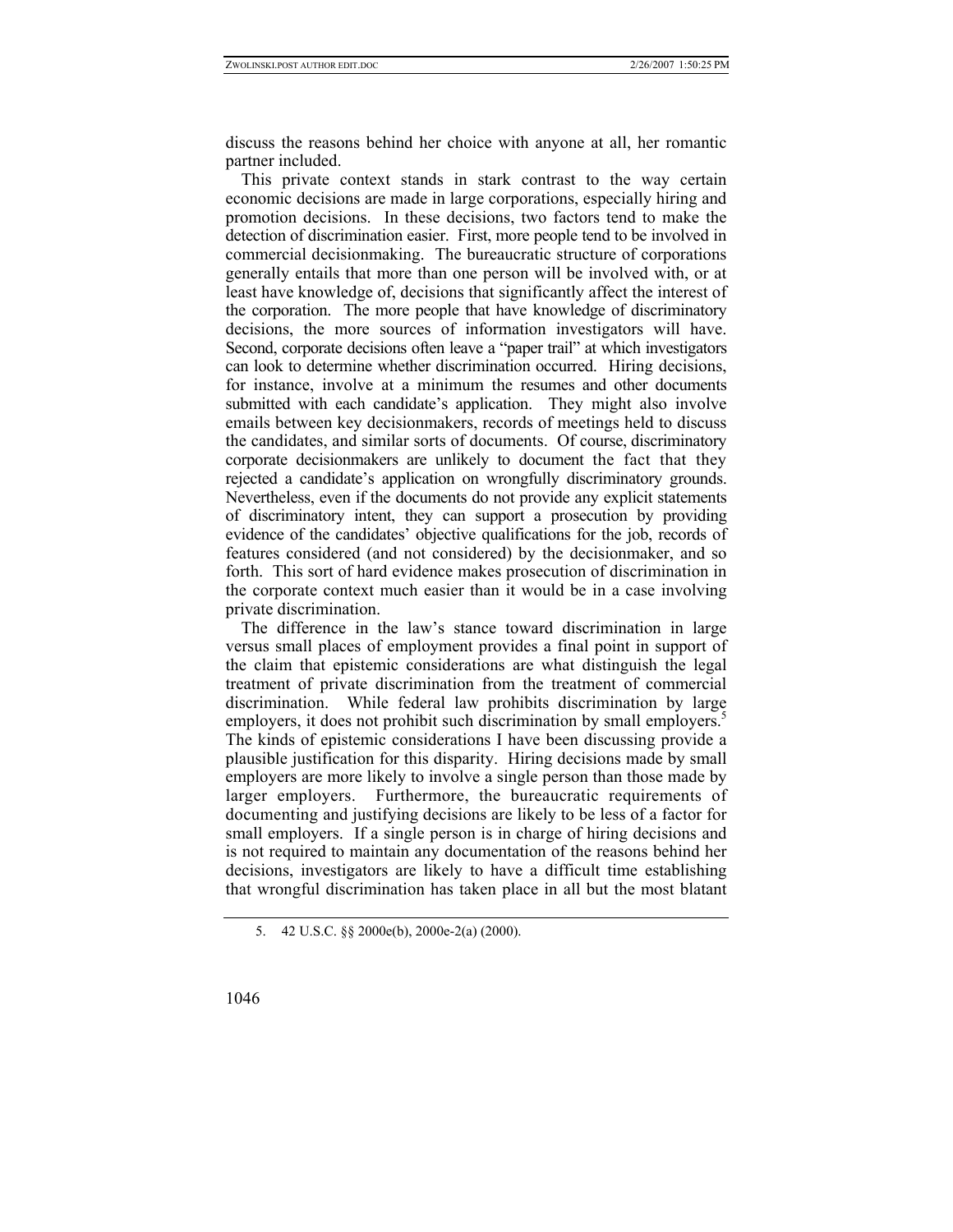cases. On this argument, then, small employers are thus legally free to discriminate for the same reason that private individuals are—because it would be too difficult to gain the information necessary to prove their discrimination in a court of law.

However, for all there is to be said in favor of epistemic considerations as *one* factor distinguishing the legal regulation of commercial and private discrimination, I do not think we can conclude that they are the *sole* factor for at least four reasons.

First, epistemic considerations cannot be the only reason for the absence of legal regulation of private discrimination because the same epistemic considerations pervade other areas of private life which *are*  subject to legal regulation. The most obvious instances in recent history are the prohibitions imposed by many states against sodomy, even when it occurs within the privacy of the actor's own home.<sup>[6](#page-4-0)</sup> The fact that it is extremely difficult for the state to gather information about the occurrence of sodomitic acts was no obstacle to their ban, and arguments about such considerations appear to have played little or no role in the repeal of such statues when they have been repealed.<sup>[7](#page-4-1)</sup> Further examples of laws prohibiting difficult-to-detect behavior can be multiplied indefinitely: drug use, various forms of tax evasion, polygamy, and so on.<sup>[8](#page-4-2)</sup> For better or for worse, the law's ignorance seems to be no deterrent to its taking action.

Second, while it is certainly true that it is difficult to gather information about *some* forms of private discrimination, there are many instances of private discrimination about which information is readily available. Some individuals are outspoken about their racial, religious, or other biases. Some even go so far as to document their biases in writing. Epistemic considerations would present little barrier to the legal regulation of at least these more overt forms of discrimination.

The third reason epistemic considerations cannot be the sole grounds for differentiating between commercial and private discrimination is

<span id="page-4-1"></span><span id="page-4-0"></span><sup>6</sup>*. See, e.g.*, Bowers *v.* Hardwick, 478 U.S. 186, 187-88 (1986).

<sup>7</sup>*. Lawrence v. Texas*, 539 U.S. 558 (2003), for instance, is based almost entirely on the liberty interest of individuals to control their intimate lives, and makes no mention of the sort of epistemological considerations discussed here.

<span id="page-4-2"></span><sup>8.</sup> Laws regulating or prohibiting difficult-to-detect consumption or trade of certain opiates and narcotics, for instance, exist at the state, federal, and international levels. See, for example, the Harrison Act of 1914, ch. 1, 38 Stat. 785, or the 1988 United Nations Convention Against Illicit Traffic in Narcotic Drugs and Psychotropic Substances, Dec. 20, 1988, S. TREATY DOC. NO. 101-4 (1989), 1582 U.N.T.S. 164.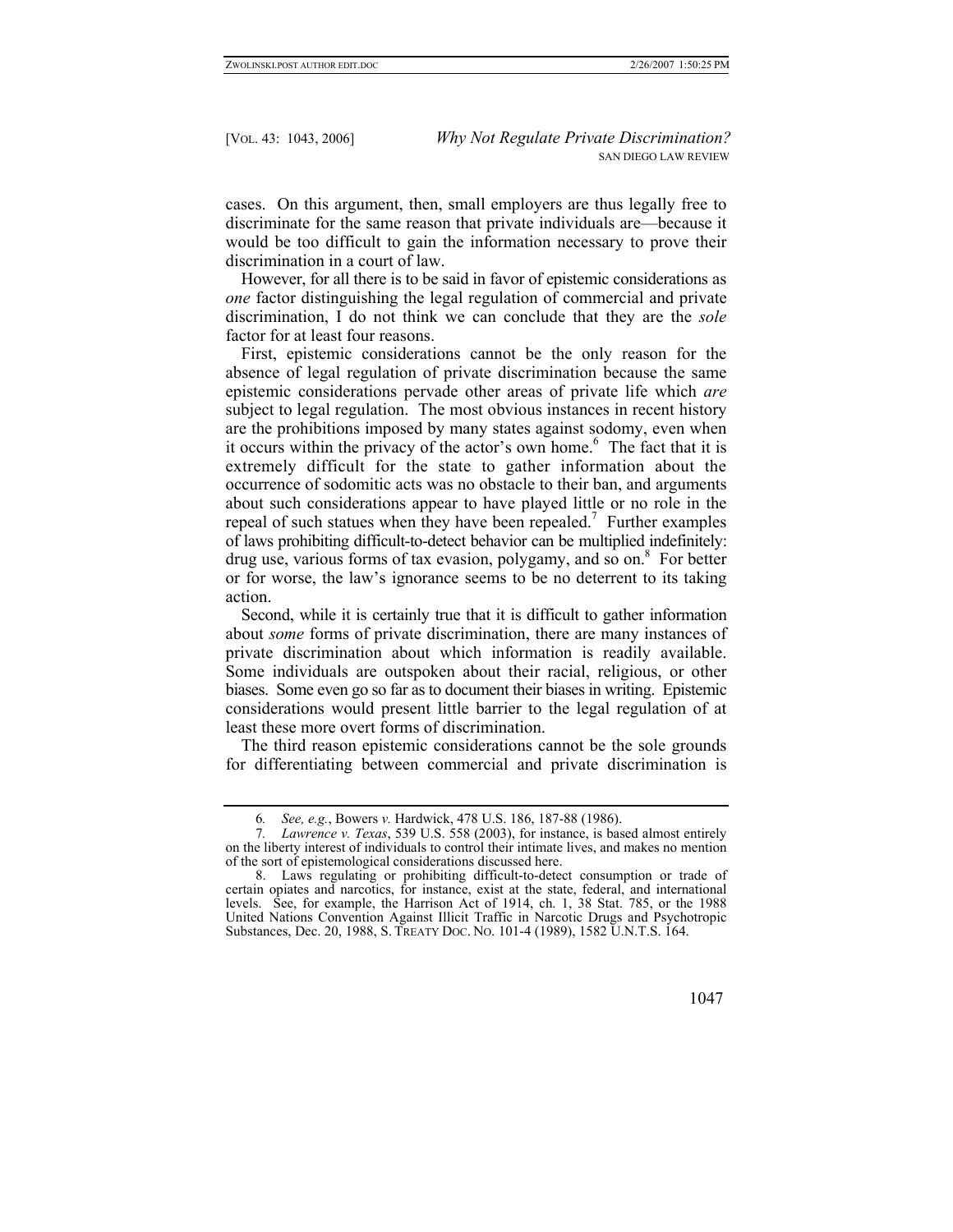simply the flip side of the second. Not only is private discrimination sometimes easy to detect, but commercial discrimination is often difficult to detect. Proving discriminatory intent, or even adverse effect, can be difficult, especially in an era where managers have been exhaustively socialized to be sensitive to the wrongness of discrimination and are likely to take great pains to cover their tracks should they engage in discriminatory behavior.<sup>9</sup>

Finally, the idea that disparate legal stances toward private and commercial discrimination are based on epistemic considerations alone depends on an incorrect assumption about the purpose of law. Lack of epistemic access to a type of behavior might be a definitive reason to not legally regulate that behavior *if* considerations of effective enforcement were central to the justification of legal regulation. But while such considerations might be important, they are not central. Legal regulations can serve an important role, even if they are very difficult to enforce, by sending a message to the public that they ought not engage in a certain behavior.<sup>10</sup> For most individuals most of the time, receipt of this message will be enough to give them a reason not to engage in the prohibited behavior, regardless of the likelihood that their disobedience would be successfully detected and prosecuted. It is therefore arguable that this expressive, or communicative, aspect of law is even more central to our understanding of law's function than the enforcement aspect. Thus, the fact that private discrimination is not legally regulated cannot be adequately explained by epistemic difficulties, for by regulating private discrimination, the law could effectively send a message of disapproval regarding such behavior, regardless of whether its regulations could be effectively enforced. That it chooses not to do so must be explained by other considerations.

# III. EFFECTS ON THE VICTIM

If the disparity between the legal regulation of commercial discrimination and the complete lack of regulation of private discrimination cannot be explained by epistemic considerations, perhaps it can be explained by differences in the way these types of discrimination affect their victims. In other words, perhaps the reason that commercial discrimination is regulated while private discrimination is not is that the former causes more serious harm to its victims than the latter.

<span id="page-5-1"></span><span id="page-5-0"></span><sup>9.</sup> See HAGGARD, *supra* note 2, at 59-107, for a discussion of these difficulties.

<sup>10.</sup> See, for example, H.L.A. Hart's discussion of the way in which enforcement of the criminal law via prosecution is indicative of a failure of the law to perform its primary purpose of guiding and controlling life outside of the courtroom. H.L.A. HART, THE CONCEPT OF LAW 38-42 (2d ed. 1994).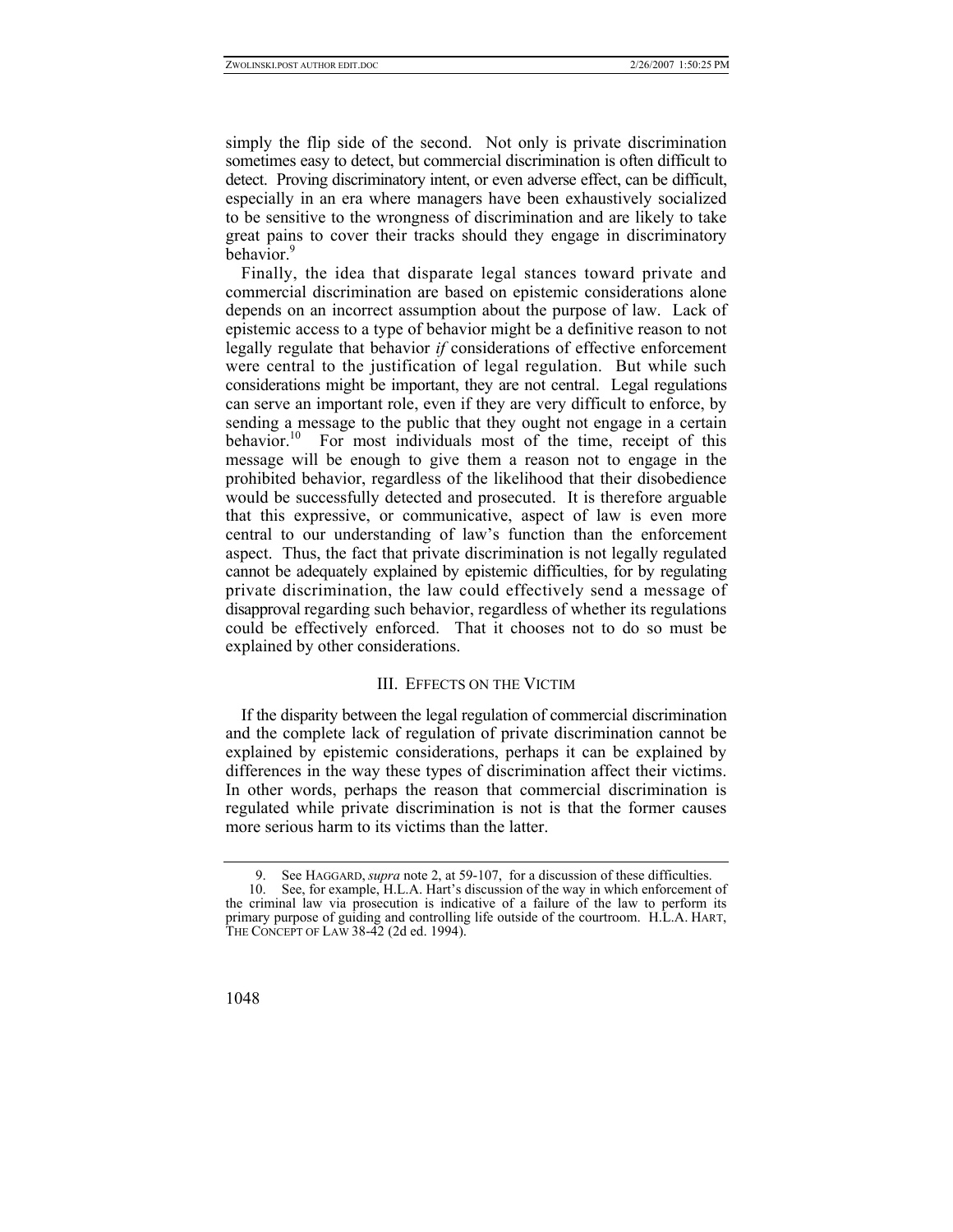Commercial discrimination causes two distinct sorts of harm. The most obvious harm, and the most obvious ground on which to distinguish commercial from private discrimination, is a lack of access to a certain kind of good—in this case, the full range of goods provided by commercial exchange. Let us call these *benefit harms*. Someone who is denied a job because of a discriminatory hiring decision, for instance, loses out on the wages she would have earned at that job, the knowledge she might have acquired from the work, and the pleasure of engaging in meaningful work of that particular sort. A firm that is denied a contracting position because of a discriminatory decision is denied the monetary benefits of that position, the opportunity to possibly expand the business, and so on. Customers who are discriminated against by businesses lose the opportunity to buy the products they desire.

The second sort of harm inflicted by commercial discrimination has less to do with the lost benefits of commercial exchanges than with the message communicated by the act of discrimination itself. Discrimination, according to many arguments, is a way of failing to respect an individual—what we can call a *respect harm*. What precisely is meant by this claim will vary with the argument under consideration. What such arguments tend to have in common, however, is that they consider the wrongness of discrimination to be a matter of treating the victim as being unworthy in some respect.<sup>11</sup> For instance, some arguments claim that discrimination signals that the actor views the victim as being of a lower moral status—of being less worthy of consideration and care than the agent herself or than other members of society.<sup>12</sup>

However, respect harm only occurs when discrimination is based on what Larry Alexander has called a "bias," and not all forms of wrongful discrimination involve biases.<sup>13</sup> Some forms of wrongful discrimination are based instead on prejudices. And prejudices do not necessarily involve viewing the victim as bearing a lower moral status. Instead, prejudice involves judging an individual to possess a certain characteristic based solely on his possession of some other characteristic such as

<span id="page-6-0"></span><sup>11.</sup> For an example of such an argument, see Paul Woodruff, *What's Wrong with Discrimination?*, 36 ANALYSIS 158, 158-60 (1976).

<span id="page-6-1"></span><sup>12.</sup> Michael Blake, in this volume, claims that some sorts of discrimination can send a message of "social inferiority and internalized shame." Michael Blake, *The Discriminating Shopper*, 43 SAN DIEGO L. REV. 1017, 1030 (2006).

<span id="page-6-2"></span><sup>13</sup>*. See* Larry Alexander, *What Makes Wrongful Discrimination Wrong? Biases, Preferences, Stereotypes, and Proxies*, 141 U. PA. L. REV. 149, 158-63 (1992).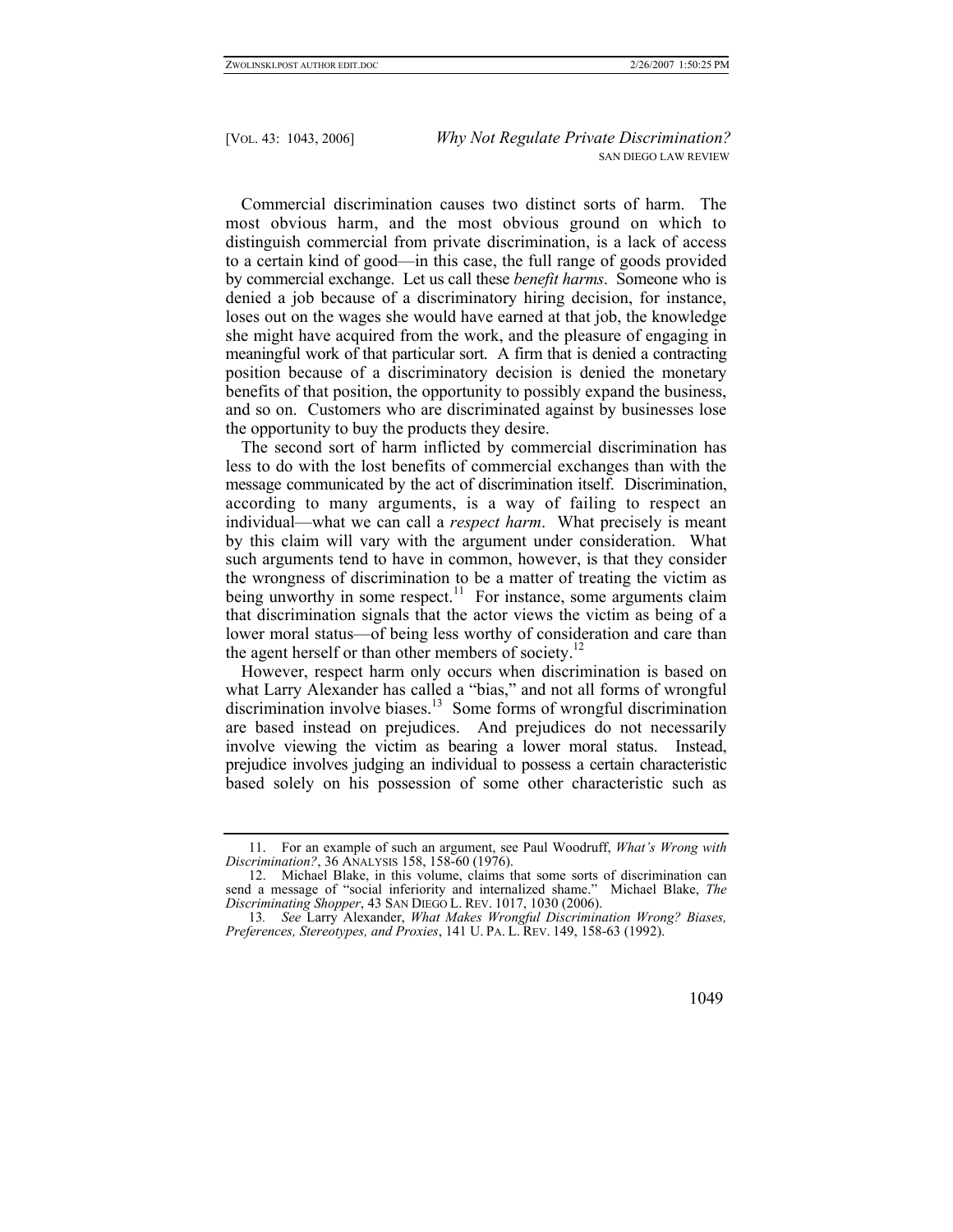membership in a certain racial group.<sup>14</sup> Discrimination based on prejudice can still be disrespectful to the victim because it can still convey to her that she is unworthy, but the sense of unworthiness involved with prejudice is more limited. Discrimination based on bias proclaims the victim to be worthy of less moral concern and care because of her group membership. In contrast, discrimination based on prejudice proclaims the victim to be unworthy of the *job* because of her supposed possession of some undesirable characteristic, or lack of possession of some desirable characteristic, for which her membership in the group is evidence.

The case could be made that commercial discrimination creates more serious benefit harms than private discrimination. People need jobs to survive. Travelers need to be able to find hotels that will rent them a room. Being denied an education can set back not only the individual who is denied, but that individual's family as well. Considering that individuals who lose these needed goods due to discrimination suffer in serious ways, it is easy to assume that the costs of personal discrimination are less severe. However, there are three reasons why this is not clearly so.

First, the benefit harms caused by commercial discrimination might not always be as high as I have suggested. The purported harmfulness of commercial discrimination is generally based on the value of the good that is denied. Jobs, lodging, and access to education are undoubtedly important. But the effect of commercial discrimination on a victim depends not just upon the value of the denied good, it depends also upon the available options for obtaining that good elsewhere. A thirsty man's interest in getting a drink of water is not seriously set back by a broken drinking fountain if a working one is just a block away. Likewise, even if the value of a job lost due to discrimination is high, the magnitude of the benefit harm suffered by the victim will be small if another equally good job is available to her. Thus, the degree of benefit harm caused by commercial discrimination depends on how widespread that discrimination is, whether most other businesses discriminate on the same grounds, whether the discrimination takes place in all contexts or only in certain ones, and so forth.<sup>15</sup> As discrimination becomes rarer, the benefit harm of any token of discrimination becomes less severe.

<span id="page-7-0"></span><sup>14</sup>*. See id.* at 167-74 (referring to prejudicial discrimination as "discrimination based on proxy traits").

<span id="page-7-1"></span><sup>15.</sup> This point is widely acknowledged in the literature surrounding the wrongness of discrimination. *See, e.g*., *id.* ("If [discriminatory preferences] are idiosyncratic and variable, uncommon, or context-specific—'I'm uncomfortable around Italians in my private club but not at work'—rather than categorical—'I prefer to avoid Jews in all contexts'—and do not disprefer the already relatively disadvantaged, their adverse social effects may be relatively minimal."). Similarly, Kimberly Yuracko notes that "[i]rrational but idiosyncratic discrimination is less harmful—both to individuals and socially salient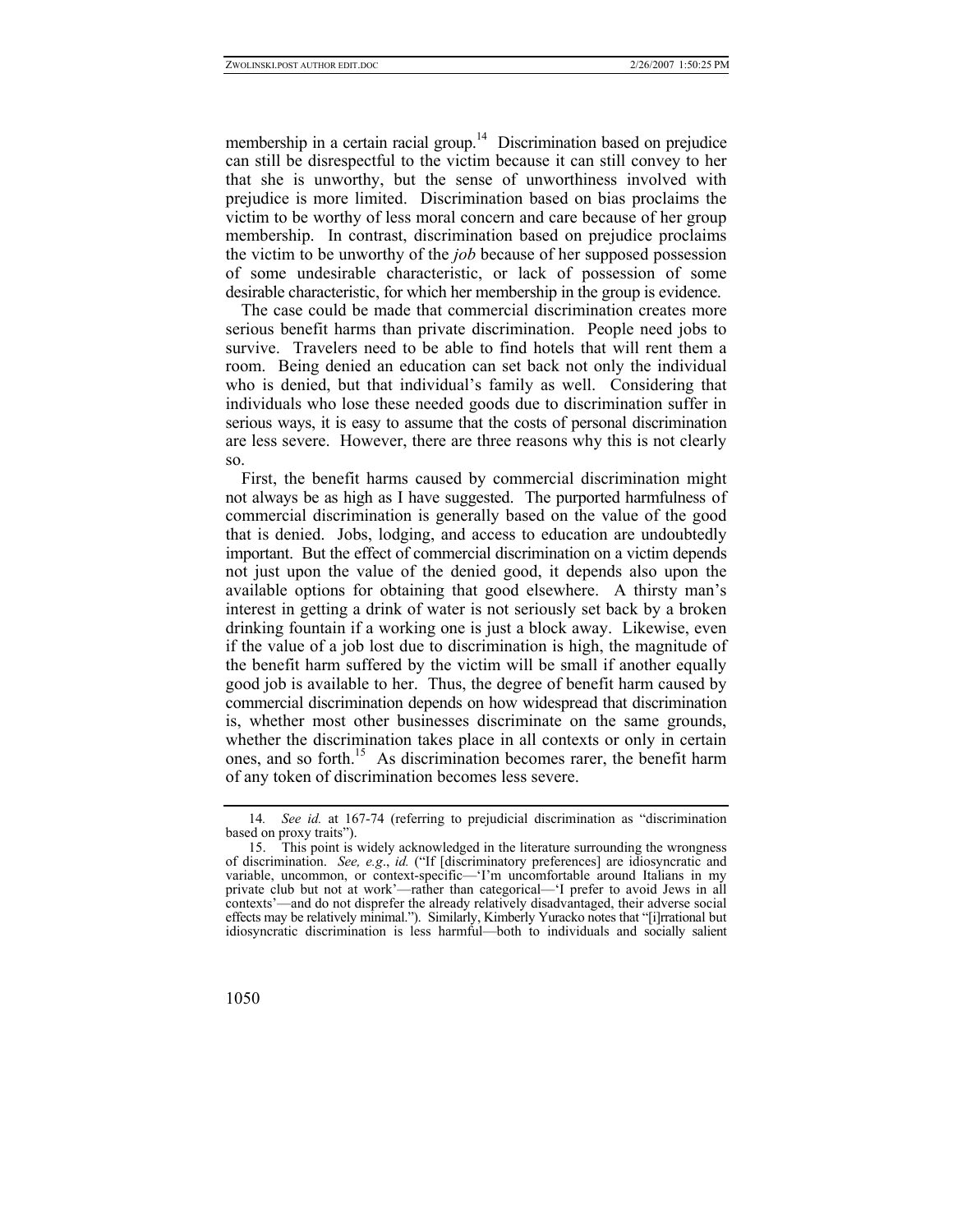It is plausible, then, to suppose that the benefit harms imposed by some forms of commercial discrimination are fairly low. For example, if a small employer in a major metropolitan area like Atlanta decides to discriminate against white, Anglo-Saxon Protestants in his hiring, the benefit harm will be almost nil, even if the quality of the jobs he is offering is terrific. As beneficial as the jobs might be, the victims are likely to have numerous other options. Atlanta has many equally terrific jobs, and most employers likely do not discriminate against white, Anglo-Saxon Protestants.

Second, even if the benefit harms imposed by commercial discrimination are more severe than those imposed by private discrimination, it is still possible that private discrimination imposes greater respect harms. There is pressure in a market economy for businesses to base important personnel decisions on factors directly relevant to the maximization of profit, and to base their decisions on *only* such factors. This could lead to employment discrimination against members of certain groups if managers are prejudiced against those groups—if they believe that members of those groups possess certain *other* characteristics that are relevant to their ability to contribute to the firm's profit. This pressure could also cause discrimination due to "reaction qualifications" if managers are concerned about the way in which their discriminating customers or stockholders will react to their employment of members of the group in question.<sup>16</sup> But the effect of outright biases—simple dislike for members of another group—is likely to be checked by the pressure of a competitive market to base decisions exclusively on considerations of profit.

Victims of discrimination in the commercial sphere are thus, *ceteris paribus*, more likely to be victims of prejudice than of bias. And it seems plausible to suppose that to the extent this is true, victims of commercial discrimination will suffer less in the way of respect harms because discrimination based on prejudice does not amount to a lack of respect for the victim as such, in the way that discrimination based on bias does. Job candidates who are rejected because of prejudice are not

groups—than irrational and systemic discrimination." Kimberly Yuracko, *Sameness, Subordination, and Perfectionism: Toward a More Complete Theory of Employment Discrimination Law*, 43 SAN DIEGO L. REV. 857 (2006); *see also* Mark Kelman, *Defining the Antidiscrimination Norm to Defend It*, 43 SAN DIEGO L. REV. 735 (2006) (describing the context-sensitive nature of the injuries caused by discrimination).

<span id="page-8-0"></span><sup>16</sup>*. See* Alan Wertheimer, *Jobs, Qualifications, and Preferences*, 94 ETHICS 99, 99-101 (1983).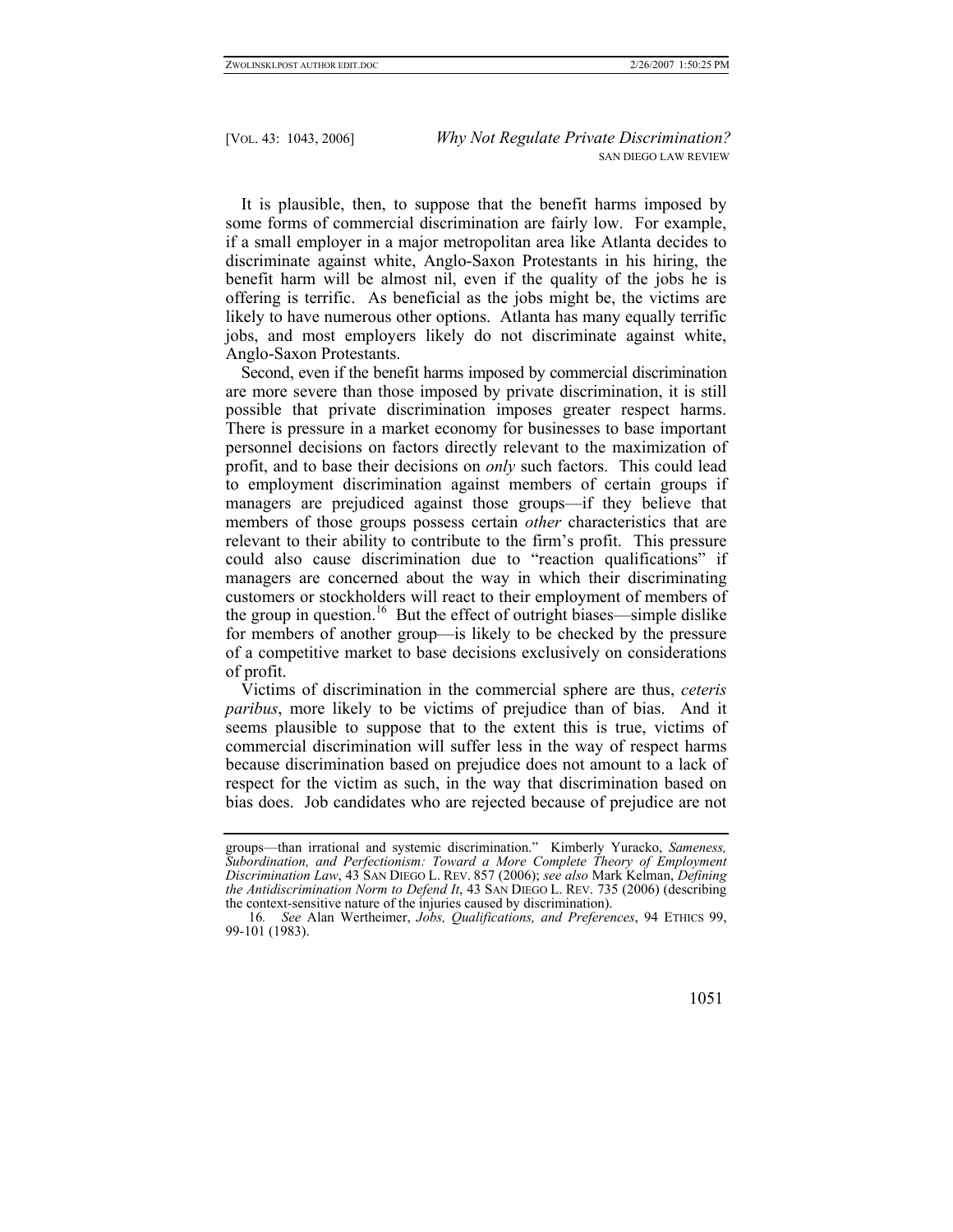rejected because their potential employer views them as less worthy of respect or inherently morally inferior. They are rejected because their employer believes, perhaps falsely, perhaps correctly, that their membership in a certain group is evidence of their possession of some other profitaffecting trait. The rejection is not of the candidate as a person, but of the candidate as the supposed possessor of some undesirable trait.<sup>17</sup> Indeed, it will often be a trait that the victim herself would find undesirable. In these cases, the candidate can possibly find some detachment from the discrimination, and perhaps even partially and imperfectly sympathize with it. Even while offended at being seen as undesirable for the job, it would still be possible for the victim to think, "If I were deciding who to hire and believed that I had evidence that a candidate was lazy, potentially violent, and so on, *I* would not hire them *either*."

Thus, even while the benefit harms of commercial discrimination might be greater than those imposed by private discrimination, the latter might impose greater respect harms than the former. And such harms can be significant. The feeling of social isolation that results from private discrimination can be psychologically devastating. This is especially true for children, who are particularly prone to question their own selfworth in reaction to discrimination from their peers, but the effects hold for adults as well. Private discrimination can have a tremendous impact on the psychological well-being of even the most self-assured adults.

As is the case with commercial discrimination, the magnitude of the harm caused by private discrimination will depend on the extent to which the discrimination is widely practiced, in a variety of contexts, and so forth. But the nature of the dependency will often differ. In commercial discrimination, the primary form of harm resulting from discrimination is benefit harm—commercial discrimination prevents individuals from realizing the various goods of commercial exchange.

<span id="page-9-0"></span><sup>17.</sup> One could, I suppose, push on this argument by claiming that racial biases do not amount to a rejection of the person *qua* person either, but simply a rejection of the person as possessor of a certain racial/gender/religious trait. Does it follow that victims of biases are thus not disrespected? I think not. The traits which the discriminating manager is trying to avoid in cases of prejudice are very often those about which there exists a good deal of consensus regarding their "badness," such that it is likely that even the victim of prejudicial discrimination will herself view those characteristics as bad and alien to herself. The traits targeted by biases, however, are generally *not* viewed as bad by the people who hold those traits, and are indeed often held to be a valuable part of their personal identity. Thus, if you refuse to associate with me because you believe that I am violent, I will probably at least partially sympathize with your motives, since I share a desire to disassociate myself from violent people. But if you refuse to associate with me because I am black, I will be offended because I do *not* view my blackness as a trait that merits such a response; rather, I view my blackness as part of who I am, and I therefore regard your rejection of my blackness as partly a rejection of *me*, and of a part of me which I *value*.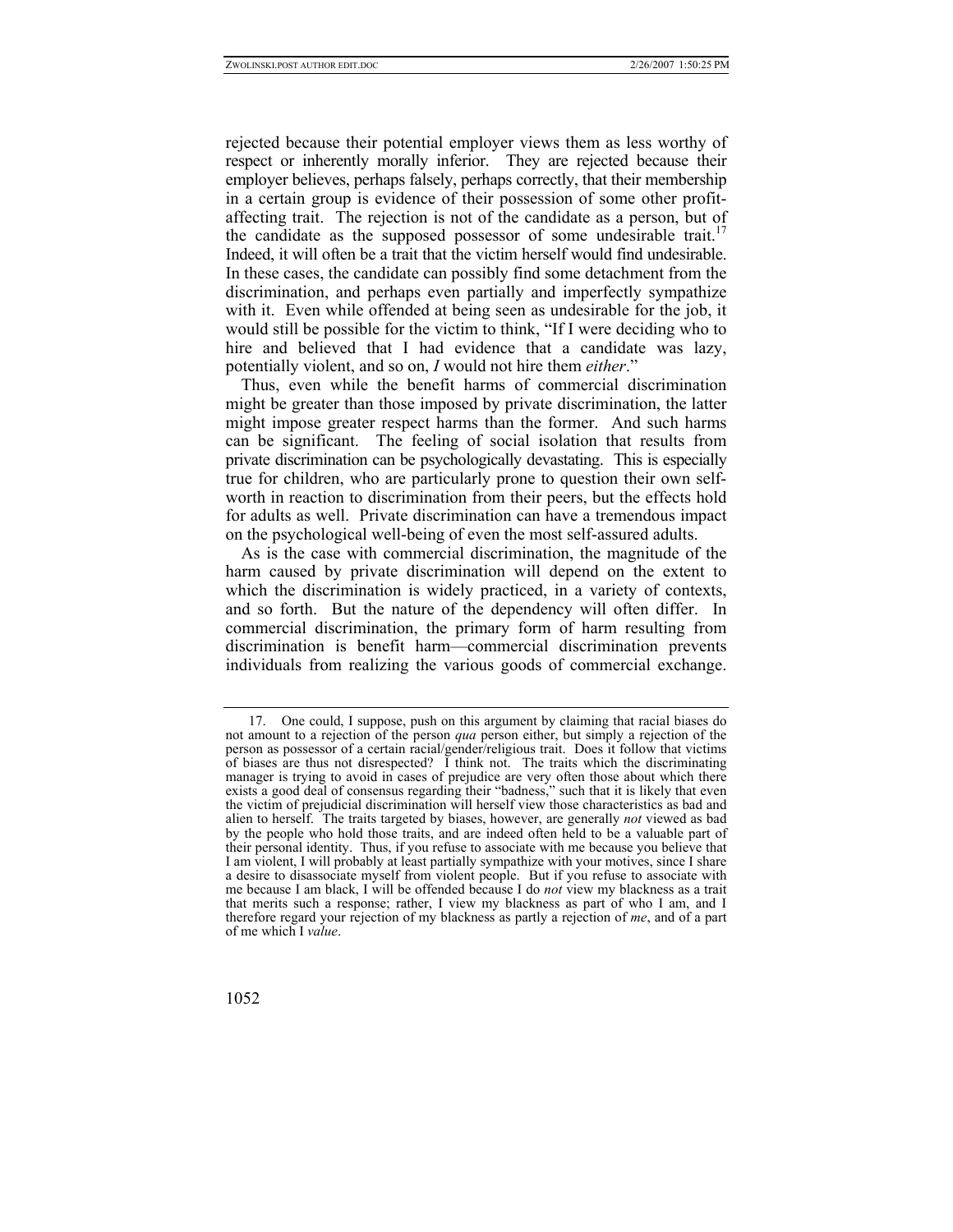Benefit harms can be minimized if there are a variety of alternative sources available from which the victim can secure the benefit in question. But it is not so clear that the respect harms caused by private discrimination function in the same way. A child who is socially excluded by a discriminatory group of peers at school does not negate this harm entirely by finding another group of individuals that will accept her. She might negate the benefit harm of the first group's discrimination—they denied her the good of friendship, but she was able to realize that good elsewhere—but the disrespect they have done to her remains. The harmful stigmatization, or respect harm, that results from discrimination is not merely a matter of being denied access to some good, it is a positive evil that cannot simply be erased by the addition of other goods. The fact that respect harms cannot be "balanced out" by the addition of other goods is one way in which such harms are even *worse* than the benefit harms characteristic of commercial discrimination.

Finally, it is not at all clear that the benefit harms of commercial discrimination *are* indeed greater than those of private discrimination. Glenn Loury, for instance, argues that private "discrimination in contact" can be even more damaging to minorities' long-term socioeconomic status than the formal "discrimination in contract" that takes place in the commercial sphere.<sup>18</sup> The most compelling reason for thinking that he is right is found in the phenomenon of assortative marriage. Alan Wertheimer, in his contribution to this volume, makes a compelling case that assortative marriage—the tendency of individuals to marry individuals who are like them in certain relevant respects—can, in conjunction with private discrimination of various kinds, yield socioeconomic consequences that significantly affect numerous groups and individuals for generations.<sup>19</sup> This is especially so in a country like the United States, with a long history of racial discrimination against certain minority groups and a relatively high degree of socioeconomic inequality among the relevant ethnic groups.

Blacks, for instance, have a much lower socioeconomic status on average than whites. If, as Wertheimer notes, "blacks and whites married each other without respect to race, in which case most whites would marry whites and most blacks would also marry whites, racial inequality as such would vanish within a generation, although class

<span id="page-10-1"></span><span id="page-10-0"></span><sup>18</sup>*. See* GLENN C. LOURY, THE ANATOMY OF RACIAL INEQUALITY 95-96 (2002).

<sup>19</sup>*. See* Alan Wertheimer, *Reflections on Discrimination*, 43 SAN DIEGO L. REV. 945, 954 (2006).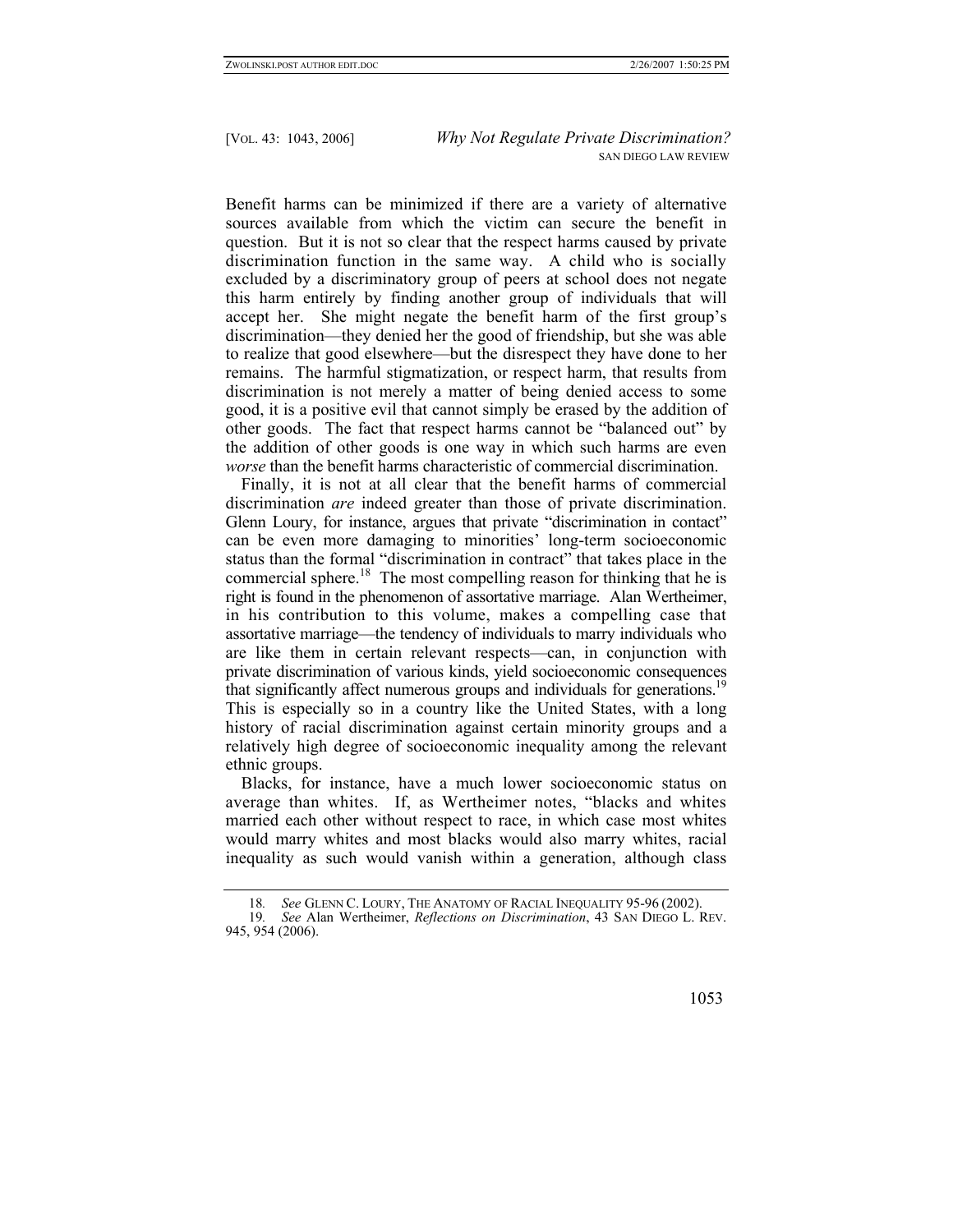inequality would remain."<sup>20</sup> However, blacks and whites do not marry each other without respect to race; racial intermarriage between blacks and whites is, in fact, still relatively rare.<sup>21</sup> The cause of this need not be racial discrimination as such. Persons tend to mate with individuals who share similar cultural backgrounds, educational levels, economic status, and so forth. $22$  Given that these traits are unequally divided among racial groups, racially assortative mating is likely to occur even without the contribution of racial discrimination. Still, discrimination undoubtedly plays a role, and to the extent that patterns of assortative mating are the result of that discrimination, it is fair to blame private discrimination for at least a part in perpetuating inequality between the races, and all the ills associated with it. These are very serious harms indeed.

I do not think it is plausible, then, to suppose that the difference between the legal regulation of private versus commercial discrimination can be adequately explained by the allegedly greater harm imposed by the latter. For I do not think it is *true* that the harms of commercial discrimination are necessarily, or even typically, greater than the harms of private discrimination.

### IV. AUTONOMY

The last, and I believe most plausible, explanation of the difference between the legal treatment of private versus commercial discrimination is based on the idea of a sphere of personal autonomy. On this theory, it is wrong to regulate private discrimination because the kind of activity it involves falls within an area in which individuals should be free to act as they choose, even if their actions are morally wrong. Commercial discrimination, however, and commercial activity in general, falls outside of this protected sphere. Therefore, even if both forms of discrimination are equally wrongful, commercial discrimination is properly subject to legal regulation and private discrimination is not.

Conceptions of autonomy vary greatly in their details.<sup>23</sup> All that is needed for the current position, however, is a basic understanding with

<span id="page-11-1"></span><span id="page-11-0"></span><sup>20</sup>*. Id.* at 957.

<sup>21</sup>*. See, e.g.*, U.S. Bureau of the Census Data on Interracial Marriage, http://www. census.gov/population/socdemo/race/interractab1.txt (last visited Dec. 20, 2006) (demonstrating that in 1992, interracial marriages in the United States counted for only 2.2% of all marriages).

<span id="page-11-2"></span><sup>22.</sup> For a classic economic explanation of why assortative mating occurs, see Gary Becker, *A Theory of Marriage: Part 1*, 81 J. POL. ECON. 813, 813-46 (1973).

<span id="page-11-3"></span><sup>23.</sup> See John Christman's entry on the topic in the *Stanford Encyclopedia of Philosophy* for a useful overview of the competing conceptions and their relative merits. John Christman, *Autonomy in Moral and Political Philosophy*, *in* STAN. ENCYCLOPEDIA PHILO. 2-3 (Edward N. Zalta ed., Fall 2003 ed.), *available at*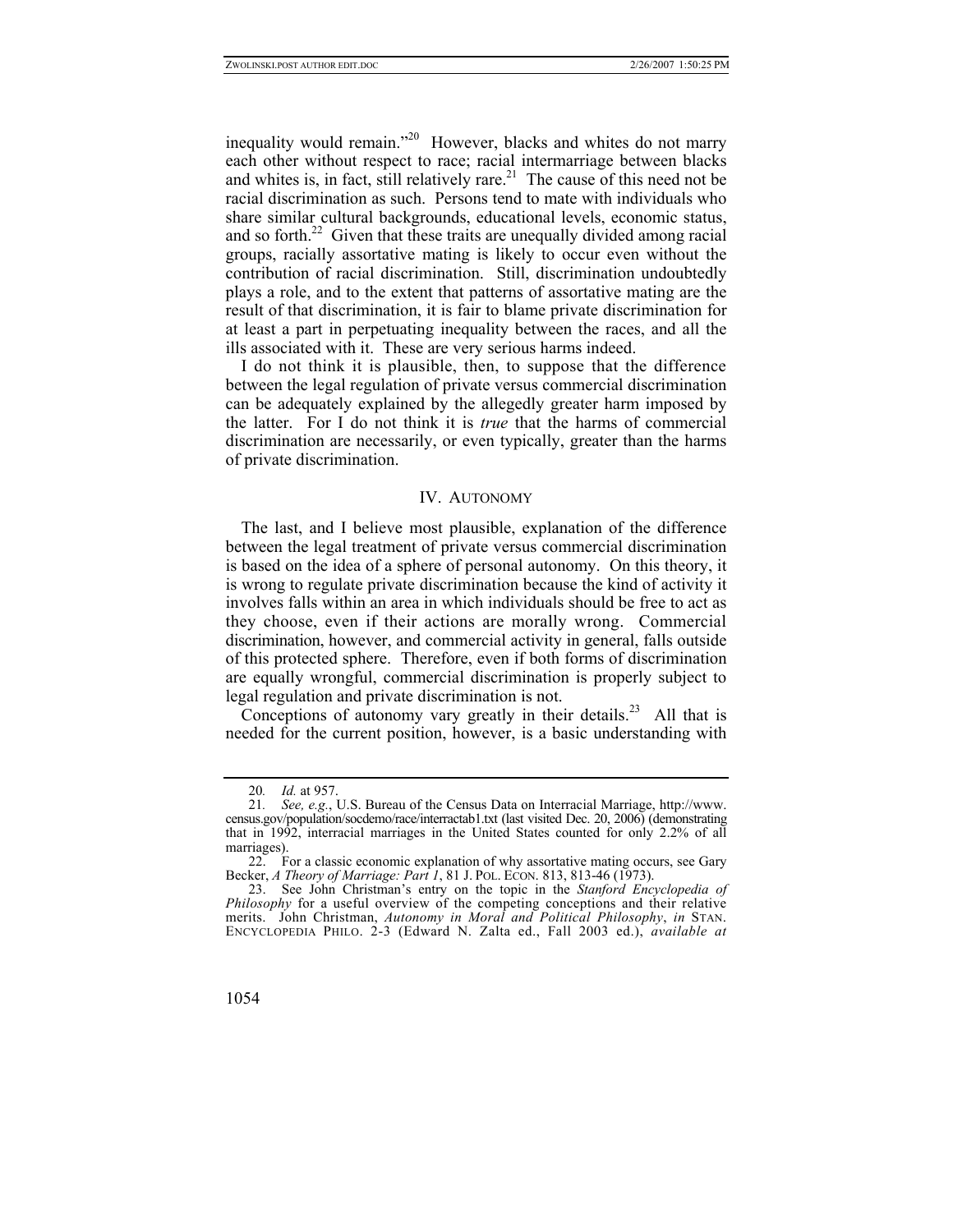which we can say that even when *A*'s discriminatory actions are morally wrong, it would also be morally wrong for the state to prohibit *A* from performing those actions.

The most plausible argument for an understanding of autonomy that protects private discriminatory actions is one based on the individual's *interest* in being free from state regulation of private activity. Such an argument would begin by noting the nature and importance of the interest that individuals have in being free to live their lives without interference. This sort of argument is commonplace in liberal theorizing, and probably found its most persuasive expression in John Stuart Mill's *On Liberty*. [24](#page-12-0) According to Mill, each individual has an interest in defining the contours of her own life.<sup>25</sup> This interest of course encompasses making one's own decisions on the "big issues" of life, such as whether and whom to marry, what sort of career to pursue, and whether and what kind of religious belief and practice to adopt, but it also extends to smaller matters. The seemingly insignificant aspects of everyday life are, after all, the stuff of which the grand themes of a life are composed. Decisions which seem small in themselves—decisions about what sorts of clothes to wear, what to do in one's spare time, what style of speech to use with others—can, in the aggregate, help define one's self-image and the image one presents to others. These are matters of tremendous personal significance.<sup>[26](#page-12-2)</sup>

The question, then, is whether this interest in individual self-definition entails an interest in the freedom to engage in morally wrongful private discrimination. This question cannot be settled merely by looking at the ways in which people do define themselves as a matter of contingent fact. It is no doubt true as an empirical claim that many individuals define themselves partly in virtue of their wrongfully discriminatory attitudes and behaviors. Klan members and neo-Nazis, to name just two of the most obvious and extreme examples, often derive a large part of their self-identity from their discrimination against others. The question, however, is not whether they *can* do so but whether they have an *interest*  in doing so free from state regulation. This question is a moral one, not a sociological one.

http://plato.stanford.edu/archives/fall2003/entries/autonomy-moral (last visited Dec. 20,  $\frac{2006}{24}$ .

<span id="page-12-0"></span>JOHN STUART MILL, ON LIBERTY (1877).

<span id="page-12-1"></span><sup>25</sup>*. Id.* at 100-32.

<span id="page-12-2"></span><sup>26</sup>*. Id.*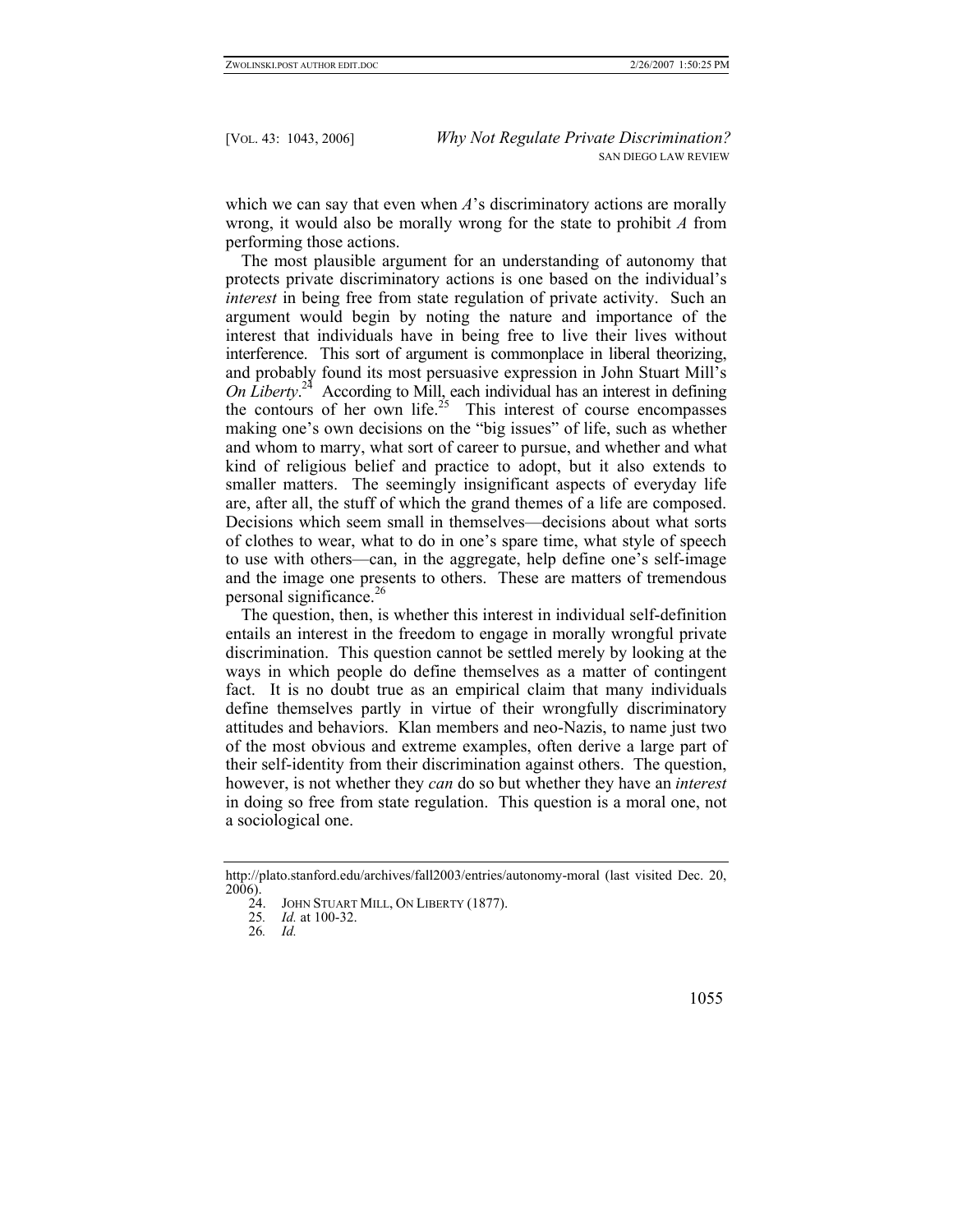I believe that a fairly convincing case can be made for an affirmative answer to this question along Millian lines. The argument, like Mill's, is based on skepticism regarding the ability of government regulators to acquire or use the knowledge necessary to effectively regulate wrongful private discrimination.<sup>27</sup> This skepticism comes in two forms. The first is a skepticism regarding the ability of potential regulators to correctly identify that subcategory of discrimination that is genuinely morally wrongful. Not all discrimination, of course, is morally wrongful. Discriminating between productive and unproductive employees, for example, or between loyal and disloyal friends, is almost certainly morally admirable, not wrongful. What is it, then, that distinguishes morally wrongful discrimination from morally benign or praiseworthy discrimination? Unfortunately, no clear answer to this question appears to exist. What *is* certain is that there is no one thing that divides all cases of morally permissible discrimination from morally impermissible ones.<sup>28</sup> Beyond that, there is little theoretical agreement regarding which features of discrimination are wrong-making, and how wrong-making they are.[29](#page-13-2) Some believe that the consequences of wrongful discrimination are what make such discrimination wrong, though there is disagreement regarding what those wrong-making consequences are.<sup>30</sup> Others believe that the wrongfulness of discrimination is a matter of the wrongfulness of the attitude or intention on which it is based. $31$  Still others are doubtful that many of the paradigm cases of discrimination are even wrong at all $^{32}$  $^{32}$  $^{32}$ 

All this disagreement about what constitutes wrongful discrimination exists at the level of theory, but things get even murkier when we move to the level of practice. Even if we could agree, for instance, that discrimination is wrongful when it negatively affects the most vulnerable members of society, it would still be difficult to figure out when this condition is met. And it would often be equally difficult to discern the

<span id="page-13-0"></span><sup>27</sup>*. See id.* at ch. 2 (arguing that government regulators cannot safely censor false opinions while protecting true ones because they do not know which opinions are true and which are false). The argument I consider in this section is similarly based on doubts about the knowledge of government regulators, but extends the subject of their ignorance in various ways.

<span id="page-13-2"></span><span id="page-13-1"></span><sup>28</sup>*. See* Alexander, *supra* note 13.

The diverse array of positions advocated in this volume, fourteen years after Alexander's initial stab at the question, are evidence enough of this.

<span id="page-13-3"></span><sup>30</sup>*. See, e.g.*, Richard Arneson, *What Is Wrongful Discrimination?*, 43 SAN DIEGO L. REV. 775, 790 (2006); Kasper Lippert-Rasmussen, *Private Discrimination: A Prioritarian, Desert-Accommodating Account*, 43 SAN DIEGO L. REV. 817, 817 (2006).

<span id="page-13-4"></span><sup>31.</sup> See Alexander, *supra* note 13, at 192, saying this is at least part of a correct account of wrongful discrimination.

<span id="page-13-5"></span><sup>32.</sup> For a qualified version of this argument, see Peter Vallentyne, *Left Libertarianism and Private Discrimination*, 43 SAN DIEGO L. REV. 981, 984 (2006).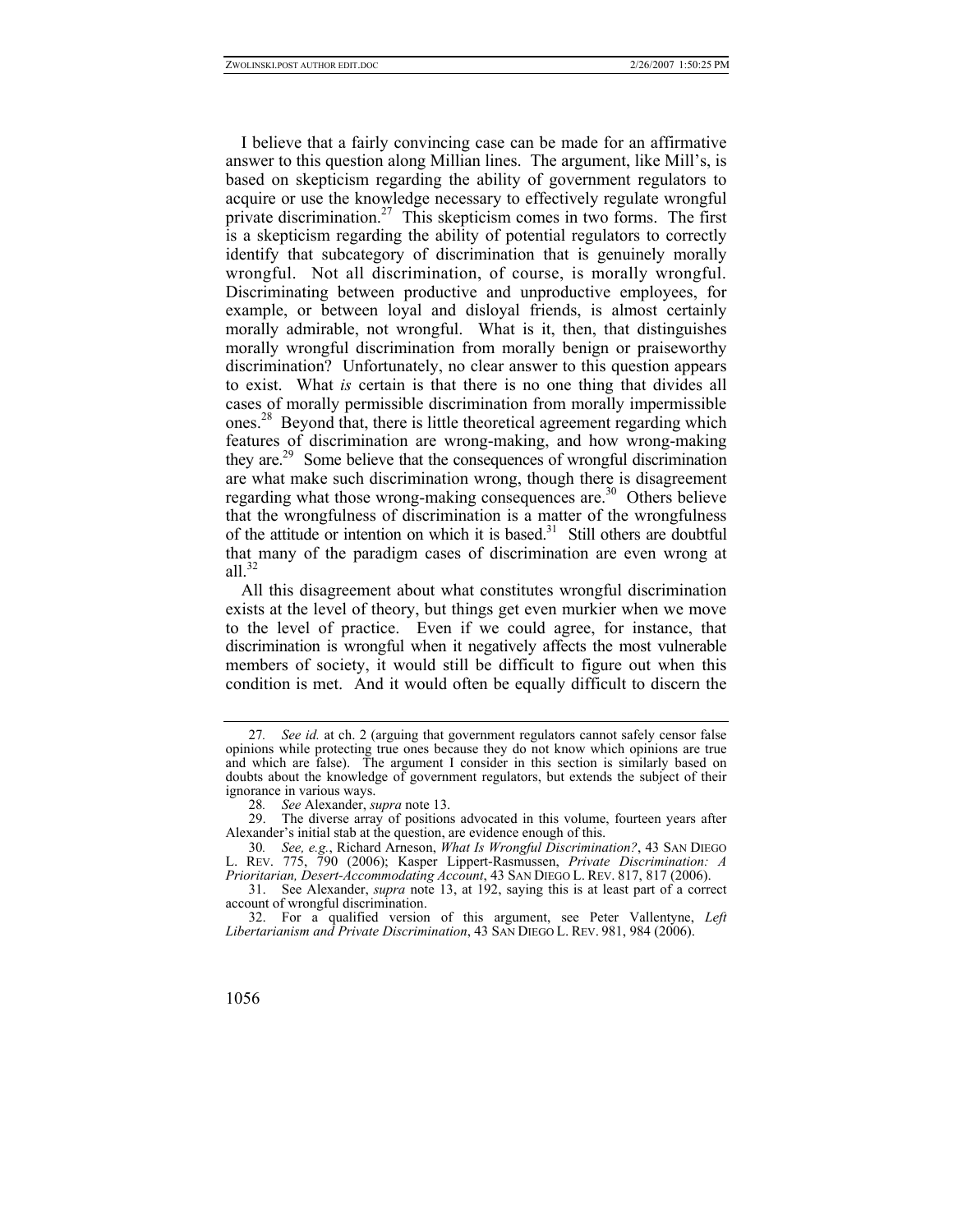intention of a discriminator with the degree of precision and certainty required for effective regulation. This is especially true when it comes to the paradigm cases of private discrimination that we think the law ought not to regulate. How might the would-be regulator know whether *X*'s choice of mate, religion, or political associates is motivated by impermissible animosity or by legitimate, if eccentric, personal tastes? What sort of investigative powers would be required to find out? And how well can judges and juries make such fine-grained judgments about the morality or immorality of these intimate choices?

There is a second sort of Millian skepticism relevant to the present inquiry. Not only is it unlikely that regulators and enforcers can effectively distinguish between wrongful and non-wrongful discrimination, it is also unlikely that they can arrive at universally correct judgments about the significance of the freedom to engage in discrimination, wrongful or not, in an individual's life. It is possible that discriminatory attitudes and behaviors, while morally wrong in certain respects, nevertheless also serve some morally praiseworthy goals for the individuals who hold or practice them. By allowing different individuals to hold and practice discriminatory attitudes and behaviors to different extents, we allow them as individuals and society as a whole to learn whether particular kinds of discrimination are constructive. The mere moral wrongfulness of an activity does not make it insignificant for an individual's project of self-definition[.33](#page-14-0) And if a discriminatory activity *is* significant, we might wish to allow individuals the freedom to engage in it, despite its wrongness.

Those who defend an autonomy-based right to engage in private discrimination, then, can argue that even when such discrimination is not right, from a moral perspective, it need not necessarily violate anyone's

<span id="page-14-0"></span><sup>33.</sup> The Boy Scouts of America, for instance, discriminate against homosexuals and atheists in their membership criteria. But this discrimination, the ability to exclude, is part and parcel of the ability to define what they *are*, as an organization. From the perspective of the group, this freedom to self-define is part of what makes membership meaningful to its individual members. And from the perspective of a society in which a plurality of such groups exist, defining themselves along a variety of different lines, this freedom is what makes a flourishing civil society possible. On the relationship between freedom of association, discrimination, and civil society, see NANCY ROSENBLUM, MEMBERSHIP AND MORALS: THE PERSONAL USES OF PLURALISM IN AMERICA (1998). For a detailed case study of the ways in which groups which are morally objectionable in some respects can nevertheless provide valuable social goods, see DAVID BEITO, FROM MUTUAL AID TO WELFARE STATE (2000).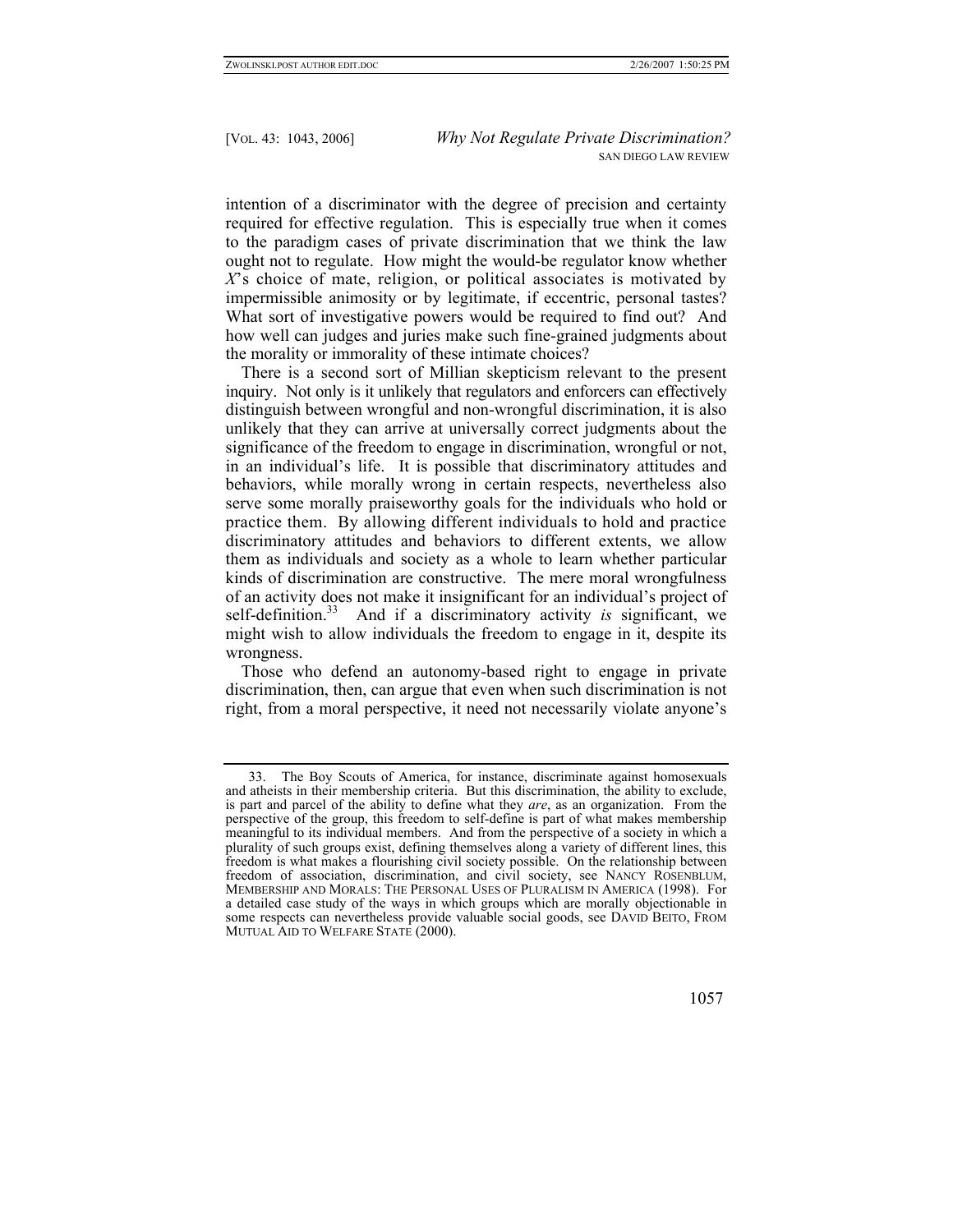moral rights.<sup>34</sup> It is proper for the state to use its coercive force to protect people's moral rights, the argument could continue, but not to prevent individuals from acting in a morally wrongful way.<sup>35</sup> Indeed, so long as they are not violating anyone's moral rights, we could conclude, individuals themselves have a moral right to be free from coercive interference, so that state regulation of non-rights-violating private discrimination would itself be rights-violating, and thus impermissible.

Still, even if the above argument provides a convincing account of why we ought not regulate private discrimination, this is still only half of what is necessary to draw a *distinction* between the proper legal treatment of private and commercial discrimination. If, for instance, we believe that wrongful private discrimination cannot properly be regulated because it is not rights-violating, why should we not also say that commercial discrimination, while wrong, is equally non-rights-violating? Most arguments that commercial discrimination *is* rights-violating, I suppose, will rely upon claims either about the more serious harms caused by commercial discrimination, or about the lesser interest commercial agents have in the freedom to engage in wrongful discrimination. Part III of this Article considered and rejected the first consideration. A response to the second consideration leads to an evaluation of an argument previously examined in this section—that individuals have an interest in being free to engage in wrongful discrimination—and leads us to ask whether this interest is held by commercial actors as well.

The belief that commercial agents do not have such an interest is, I think, based largely on the belief that the *only* interest commercial agents have, *qua* commercial agents, is profit. This assumption is frequently reflected in the literature on defining "job-relevant characteristics," where the claim is often made that a characteristic is job-relevant if and only if it affects the employer's profits. $36$  On this assumption, commercial agents do not have an interest in wrongful discrimination except in those cases where engaging in wrongful discrimination can help to maximize profit, and in these cases their interest is simply insufficient to justify the discriminatory acts.

The argument that commercial agents have no interest in wrongful discrimination, or a nominal interest at most, is reliant upon a sharp distinction between individuals in their private capacity and individuals in their capacity as economic agents. In their private capacity, individuals might have any of a variety of goals, aspirations, and projects, and

<span id="page-15-0"></span><sup>34</sup>*. See* JUDITH JARVIS THOMSON, THE REALM OF RIGHTS (1990).

<span id="page-15-2"></span><span id="page-15-1"></span><sup>35</sup>*. Id*.

<sup>36</sup>*. See, e.g.*, D.W. Haslett, *Workplace Discrimination, Good Cause, and Color Blindness*, 36 J. VALUE INQUIRY 73, 76-77 (2002).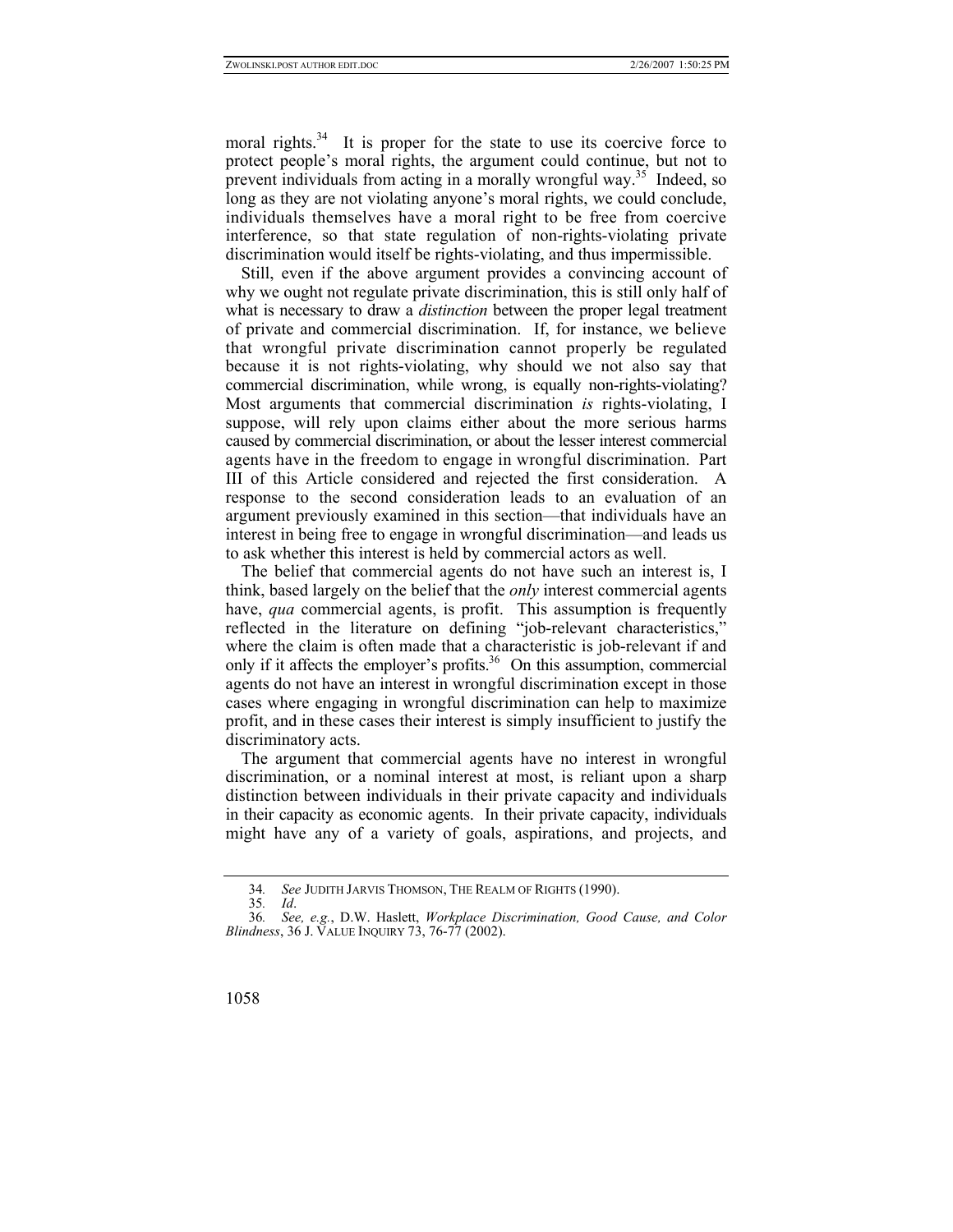therefore ought to be allowed the freedom to act in ways that contribute to their freely chosen self-identity. As economic agents, however, individuals have only one goal—the maximization of profit—and the state may legitimately prohibit or regulate any activity that is not required for this goal, if it can serve some legitimate state interest by doing so. This argument has a certain plausibility to it; a large corporation governed by a board of directors which serves at the mercy of its stockholders might fairly be presumed to have the maximization of profit as its primary interest. Moreover, the cases in which the argument seems *least* plausible are cases where the law makes exceptions to allow for commercial discrimination. For small, family-run businesses, the primary goal might often be something intangible, such as the continuance of a family tradition or the provision of meaningful work for people about whom one cares deeply. Such businesses might well have a multitude of interests other than profit maximization, some of which might constitute an interest in wrongful discrimination. But such businesses, unlike large corporations, are not subject to federal antidiscrimination regulations.

Nor are associations whose primary purpose is judged to be "expressive," rather than "economic," subject to such laws. In her concurring opinion in *Roberts v. United States Jaycees*, former Justice Sandra Day O'Connor argued that expressive organizations, such as private clubs, might have the right to discriminate since discrimination might be essential to the expression of their identity and purpose. $37$  Economic organizations, on the other hand, do not have the liberty to discriminate, because their purpose is assumed to be the production of profit through the provision of goods and services to the general public as customers.[38](#page-16-1)

Although the distinctions between various types of businesses seem to neatly correlate with the law's stance toward discrimination, we must take care not to exaggerate the justificatory strength of this explanation. First, not all businesses—even large ones—have the production of profit as their primary goal. The goals expressed in a company's mission statement must be viewed with some skepticism, but there is no doubt *some* truth to some companies' claims to have a core mission of producing excellence in a certain type of product or strengthening the community of which they are a part.<sup>39</sup> It is, of course, a further question

<span id="page-16-0"></span><sup>37. 468</sup> U.S. 609, 631-40 (1984) (O'Connor, J., concurring).

<span id="page-16-2"></span><span id="page-16-1"></span><sup>38</sup>*. Id.*

Ben & Jerry's, for instance, includes in its mission statement a "social mission," which says that the company aims "[t]o operate the company in a way that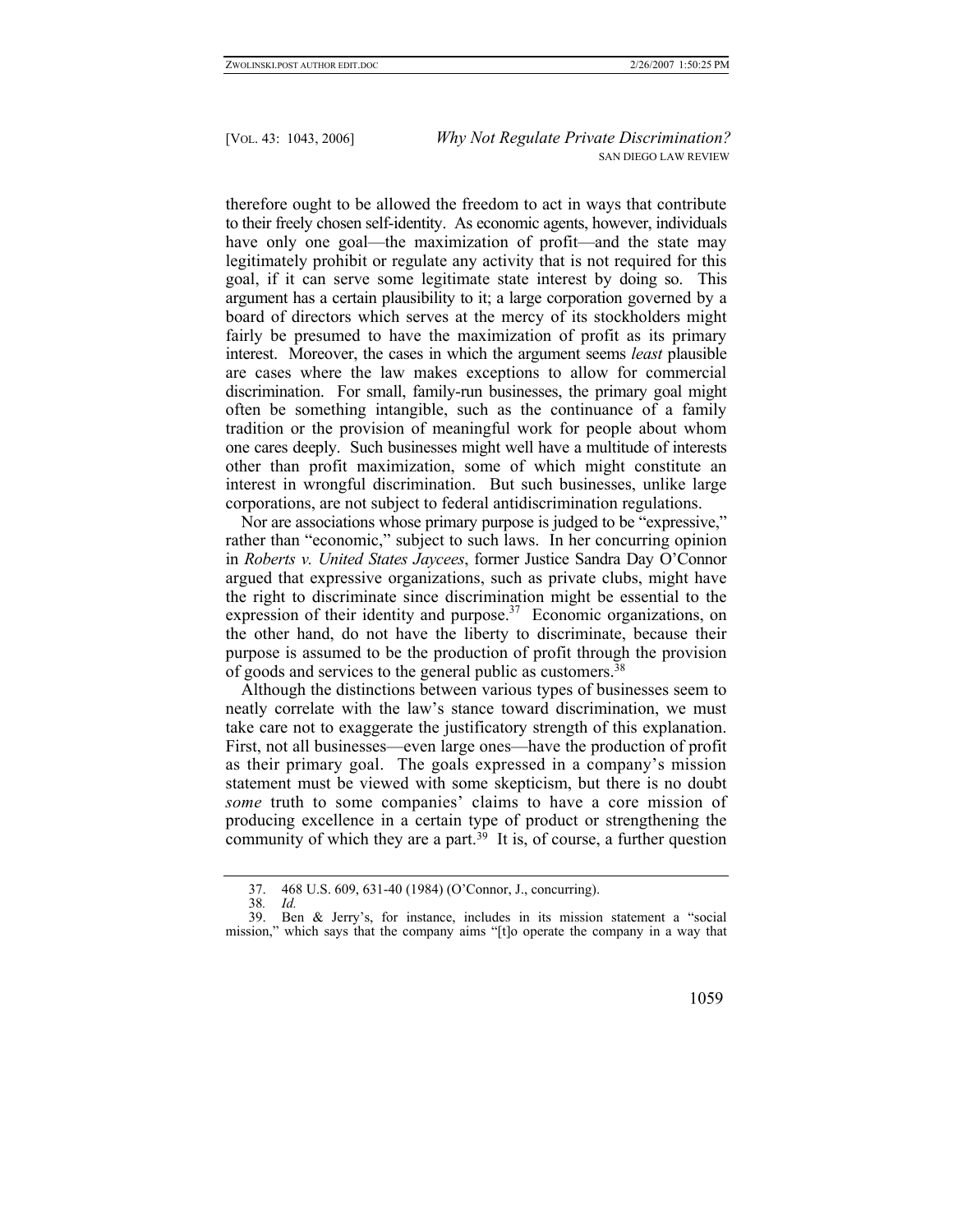whether the non-profit-related interests of a company entail an interest in the liberty to engage in wrongful discrimination, and it is difficult to see how the relatively benign interests described above would justify such discrimination. But we should not be as quick as is the argument under consideration to assume that this is impossible.

Furthermore, even if most businesses *do* have as their primary aim the production of profit, this is not necessarily something we should wish to encourage by incorporating it into our definition of an economic entity. Part of the *problem* with business activity exemplified in the wave of corporate scandals over the last ten years is that individuals have been too ready to view business as nothing more than a tool for the production of profit.[40](#page-17-0) Arguably, these individuals were *too successful* at divorcing their personal values from their business life, and were too ready to sacrifice or ignore those values in order to make a profit.<sup>41</sup> And while it is certainly true that we should not encourage businesses to govern themselves in discriminatory ways, we should nevertheless also avoid encouraging them to view themselves as entities standing completely detached from the values and projects of the individuals who constitute them. Making room for businesses in which the integration of personal and economic values is accomplished in a good way might mean making room for ones in which it is done badly.

## V. CONCLUSION

This Article's quest for an account of the difference between the legal treatment of private and commercial discrimination has been only partly successful. Respect for the value of autonomy appears to provide a better explanation and justification of the disparity than either epistemological or consequentialist considerations. But there are good reasons to doubt that even an autonomy-based account can completely vindicate the current legal practice. That practice seems to presuppose that the value of autonomy is significantly greater in private than in commercial contexts. And it is not clear that this assumption is warranted.

Since the current antidiscrimination regulatory scheme cannot be wholly vindicated by appeal to autonomy or any other plausible values,

actively recognizes the central role that business plays in society by initiating innovative ways to improve the quality of life locally, nationally & internationally." Whether or not one thinks they are successful in this mission, the activities of the company seem to support that they are sincere in their intentions. Ben & Jerry's, http://www.benjerrys. com/our\_company/our\_mission/index.cfm (last visited Dec. 20, 2006).

<span id="page-17-0"></span><sup>40.</sup> For a popular discussion of some of these recent corporate scandals and the moral failures behind them, see DAVID CALLAHAN, THE CHEATING CULTURE (2004).

<span id="page-17-1"></span><sup>41.</sup> For a detailed analysis of this divorce in the case of Enron, see BETHANY MCLEAN & PETER EKLIND, THE SMARTEST GUYS IN THE ROOM (2004).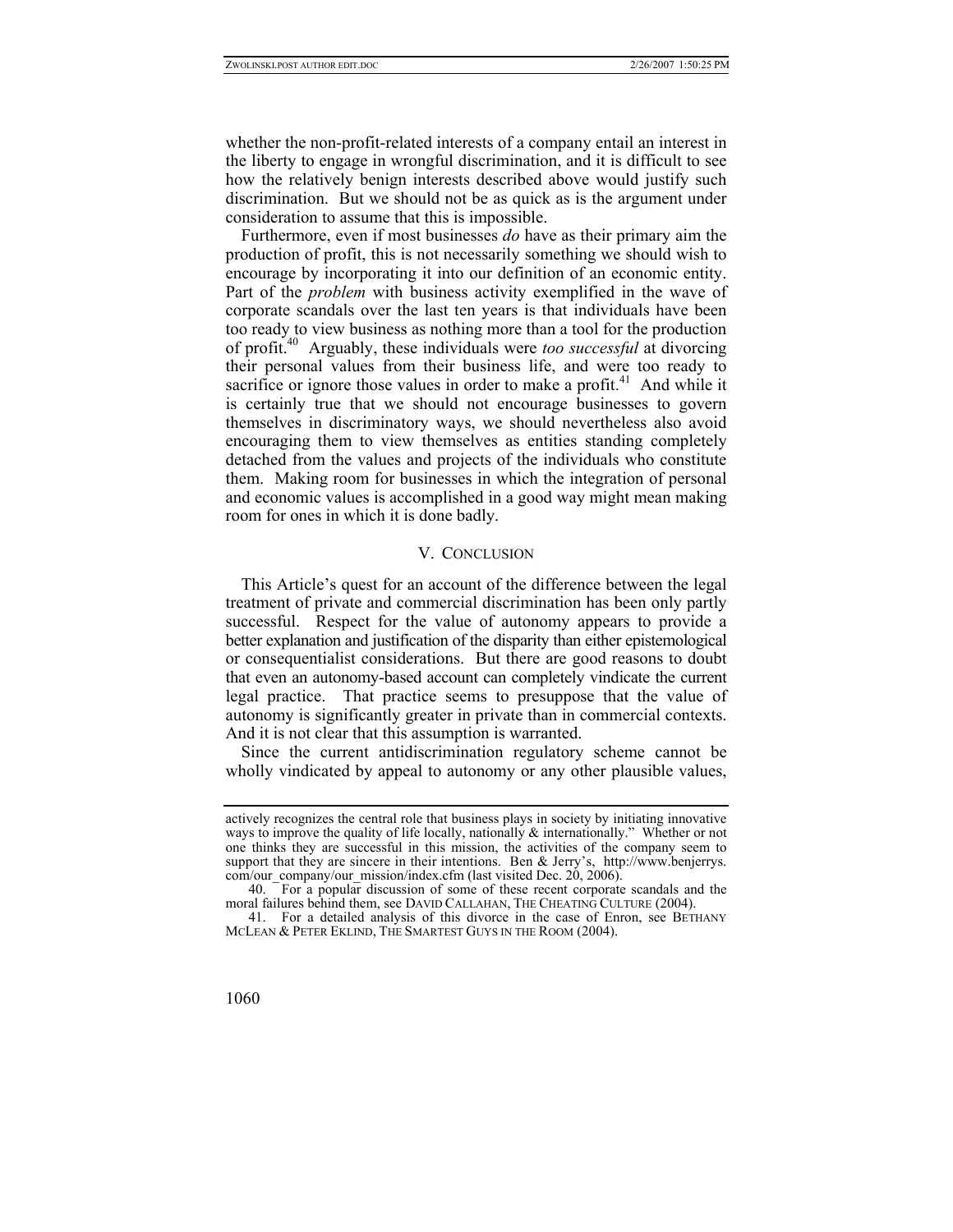the legal practice ought to be changed. But the arguments that I have provided in this Article leave room for discretion in the direction of that change. That the value of autonomy is not significantly greater in private than in commercial contexts demonstrates that we cannot appeal to interests in autonomy to justify differential regulation. But there are two ways in which we could make regulation nondifferential: we could regulate commercial discrimination less, or we could regulate private discrimination more.

Whether it is more appealing to deregulate commercial discrimination or to begin regulating private discrimination cannot depend solely on the relative value of autonomy in private and commercial contexts, since, as I have tried to show, the interests in each context are not as disparate as has commonly been supposed. Rather, the decision will depend on the *absolute* value we assign to autonomy, and the way in which this value compares with other values at stake in cases of discrimination. How important *is* autonomy as a value, and how does it compare with the negative value of the harms caused by discrimination? I personally assign a fairly high weight to considerations of autonomy, and this pushes me in the direction of regulating commercial discrimination less rather than regulating private discrimination more. But an argument for this belief is beyond the scope of this paper. My goal here has not been to suggest a particular way of resolving the inconsistency between the legal regulation of private and commercial discrimination. My goal has simply been to point out that there *is* such an inconsistency, and that it cannot be completely explained and justified by appeal to any plausible set of values. Our legal treatment of discrimination must change, but it remains to be seen exactly how.